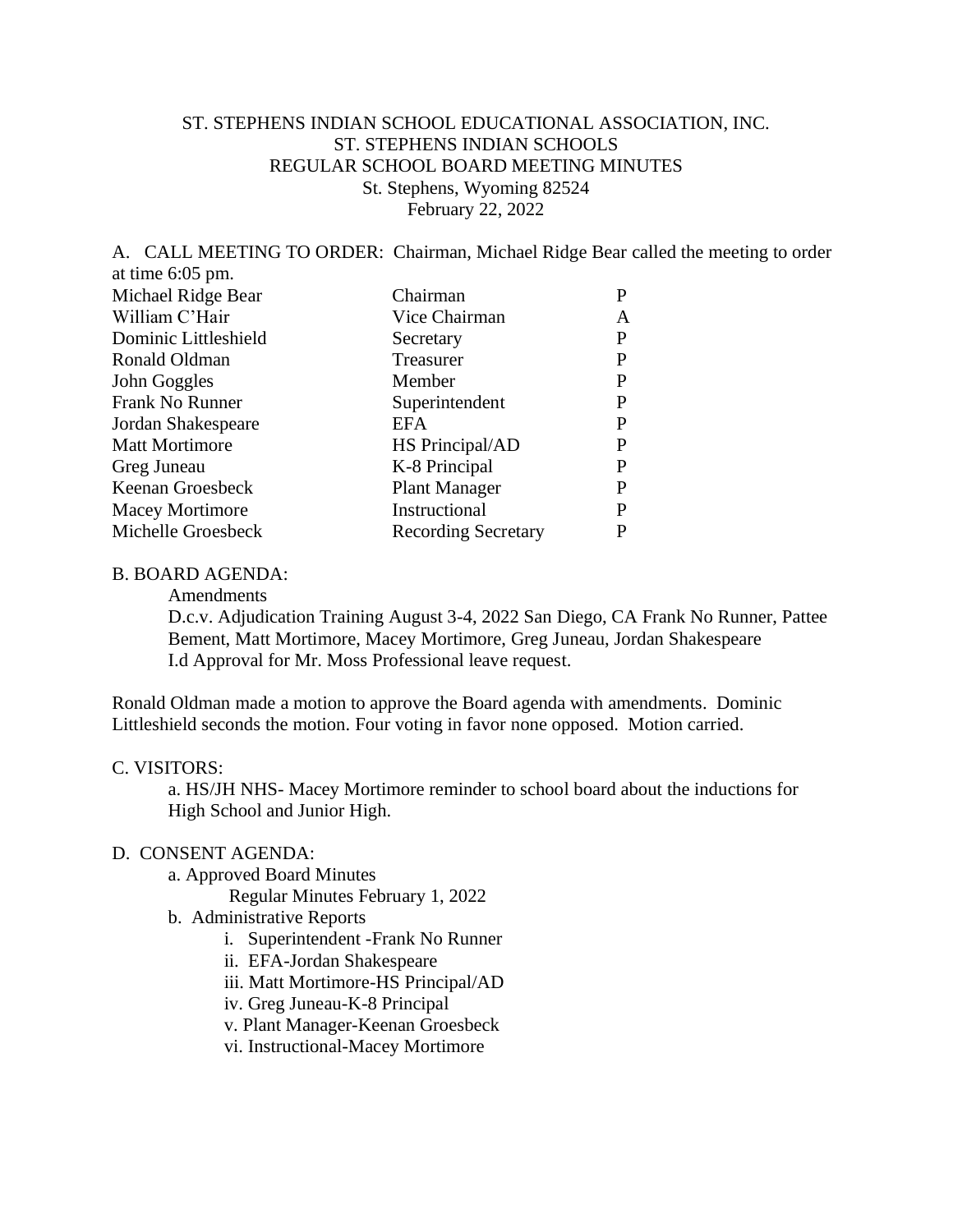## c. Staff Travel In/Out State

- i. Professional Development Training, Missoula MT. March 7- 10, 2022 Marlin Spoonhunter.
- ii. Adjudication Training, Albuquerque, NM, April 27 & 28, 2022 Robin St. Clair, Michelle Groesbeck & Keenan Groesbeck.
- iii. Summit on K-12 Leadership-Atlanta, GA, March 14-16, 2022 Blakke Bertram
- iv. Professional Learning Communities at work Institute, Orlando Florida, June 19-23, 2022 Lawrnde Harrison.
- v. Adjudication Training August 3-4, 2022 San Diego, CA Greg Juneau, Pattee Bement, Frank No Runner, Jordan Shakespeare & Matt Mortimore.

ADD: Macey Mortimore

d. Student Travel In/Out State

i. Frank No Runner Request for help with  $6 \& 7$  grade basketball registration \$200 & and extra \$250 for food Casper, WY March 20-21, 2022.

Approval of Minutes & Travel & Administrative Reports Ronald Oldman made a motion to approve consent agenda. Dominic Littleshield seconds the motion with the addition to add Macey Mortimore to the travel v. adjudicating training in San Diego, CA. Four voting in favor none opposed. Motion carried

E. FINANCE:

1. Approved School bills in the amount of \$ 58,858.30 check numbers 8930-9525 & Schools financial report and all school credit card statements.

Ronald Oldman moved to pay the bills in the amount of \$ 58,858.30. Dominic Littleshield seconds the motion. Four voting in favor none opposed. Motion carried.

F. EXECUTIVE SESSION: A. Enter Into Executive Session: Dominic Littleshield moved to enter into Executive session at 6:22 pm. To discuss issues on Personnel. Ronald Oldman seconds the motion. Four voting in favor none opposed. Motion carried.

Chairman-Michael Ridge Bear reconvened the meeting at time 7:21pm.

NO Action taken

# G. PERSONNEL:

- a. Approved on Salaries for Y/MS/HS Track Coaches for SY 21-22.
	- i. Head HS Track-Lawrnde Harrison -\$4,900(will attend most of the MS meets as well)
	- ii. Head MS Track-Cotton Realbird-\$3,400
	- iii. Head Youth Track-Shanae Lawson-\$3,300
	- iv. Distance Coach-Charlie Oldman- \$2,000(Charlie will help all programs)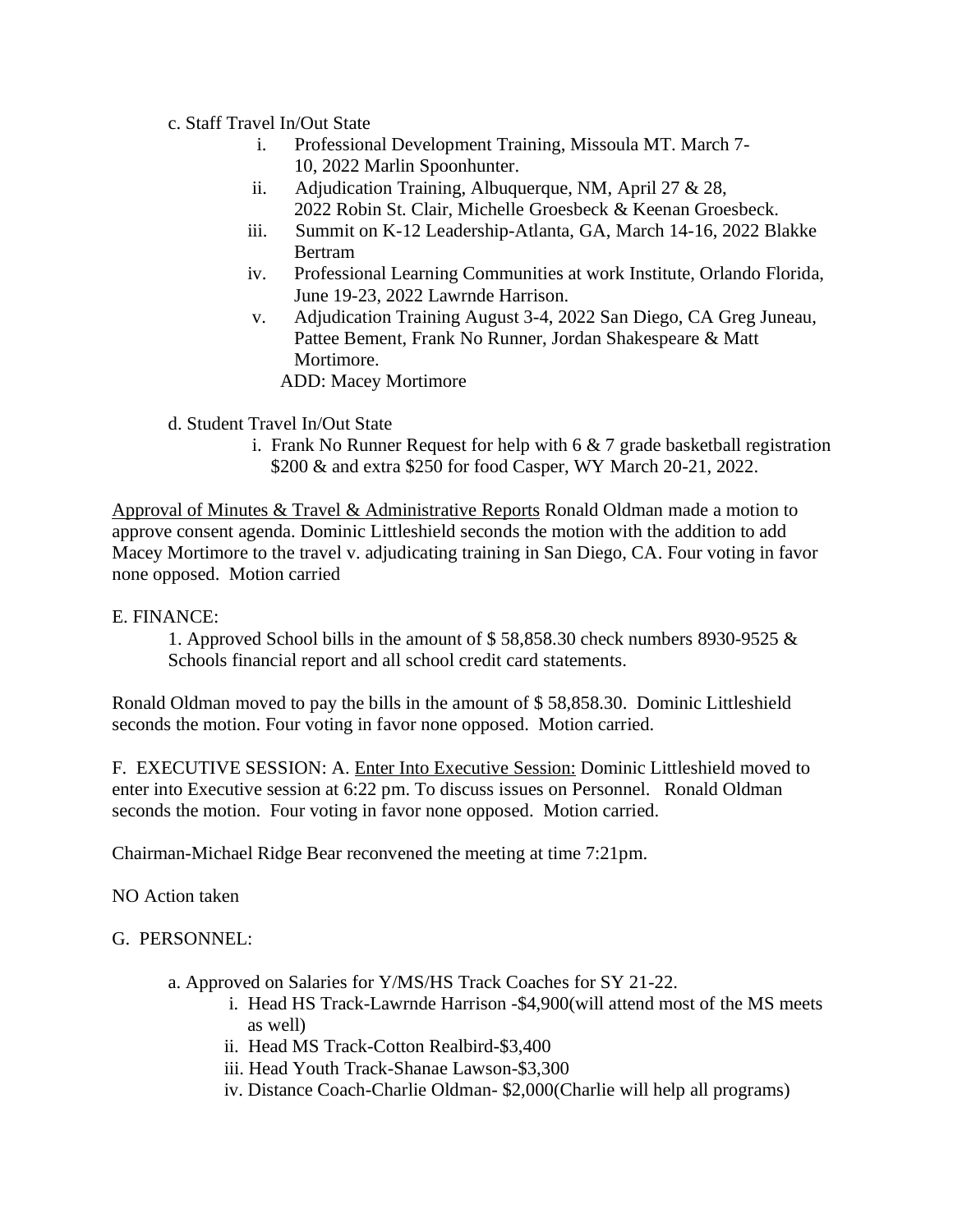Dominic Littleshield made a motion to approve Track Coaches for SY21-22. John Goggles seconds the motion. Four voting in favor none opposed. Motion carried.

b. Approved Department Recommendations for SY 2022-2023 (list is in the drive)

- i. Superintendent recommendations
- ii. Transportation, maintenance, custodial and sanitizers recommendations
- iii. Business office recommendations
- iv. Food Service recommendations
- v. Special Education recommendations
- vi. Elementary recommendations
- vii. High School recommendations

Dominic Littleshield made a motion to approve all administration recommendations for SY 22- 23. John Goggles seconds the motion. Four voting in favor none opposed. Motion carried.

c. Approved School Calendar for SY 2022-2023 (in drive)

Ronald Oldman made a motion to approve School Calendar SY 22-23. John Goggles seconds the motion. Four voting in favor none opposed. Motion carried.

d. Approval for certified/professional salaries for SY 22-23. **TABLED**

H. OLD BUSINESS: None

### I. NEW BUSINESS:

a. Approval for 2<sup>nd</sup> reading of Section G-Personnel Policy: GDQB Staff Tuition Reimbursement.

Ronald Oldman made a motion to approve 2<sup>nd</sup> reading on Staff Tuition reimbursement. John Goggles seconds the motion. Four voting in favor none opposed. Motion carried.

b. Approval proposal for Sponsors and eighth grade students requesting help with their end of SY trip. **TABLED**

c. Arapaho school combos MS using our track. Athletic Director Matt spoke more on this issue.

d. Approved Professional Leave request for 8 days for Pat Moss to attend Two Conferences (NSBA-April 2-4,2022/ NAFIS March 13-15, 2022).

Ronald Oldman made a motion to approve Pat Moss's leave request. Dominic Littleshield seconds the motion. Four voting in favor none opposed. Motion carried.